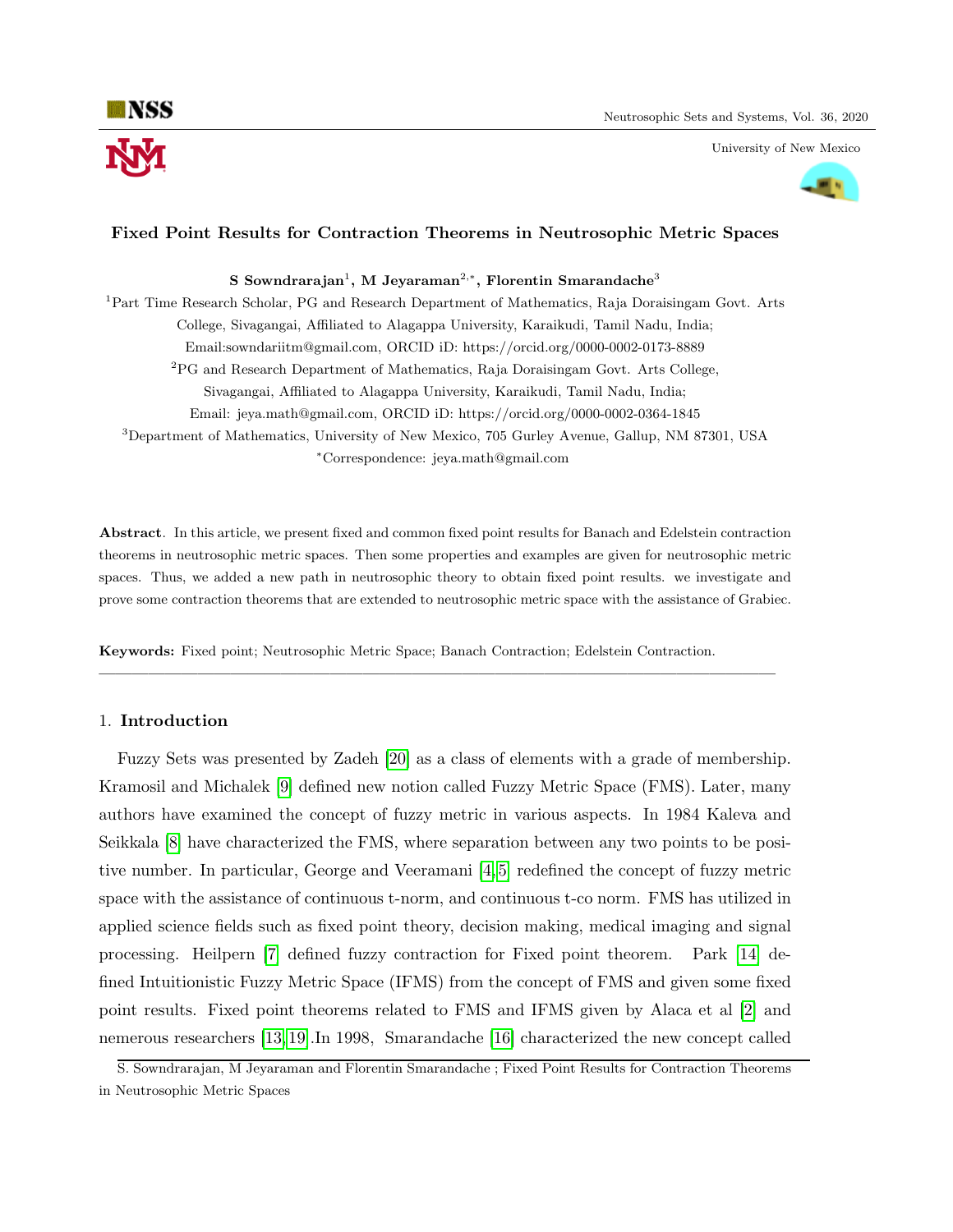neutrosophic logic and neutrosophic set. In the idea of neutrosophic sets, there is T degree of membership, I degree of indeterminacy and F degree of non-membership. A neutrosophic value is appeared by (T, I, F). Hence, neutrosophic logic and neutrosophic set assists us to brief many uncertainties in our lives. In addition, several researchers have made significant development on this theory [\[26–](#page-10-1)[30\]](#page-10-2). Recently, Baset et al. [\[22–](#page-9-11)[25\]](#page-10-3) explored the neutrosophic applications in different fields such as model for sustainable supply chain risk management, resource levelling problem in construction projects, Decision Making and financial performance evaluation of manufacturing industries. In fact, the idea of fuzzy sets deals with only a degree of membership. In addition, the concept of intuitionistic fuzzy set established while adding degree of non - membership with degree of membership. But these degrees are characterized relatively one another. Therefore, neutrosophic set is a generalized state of fuzzy and intuitionistic fuzzy set by incorporating degree of indeterminacy. In 2019, Kirisci et al [\[10,](#page-9-12) [11\]](#page-9-13) defined neutrosophic metric space as a generalization of IFMS and brings about fixed point theorems in complete neutrosophic metric space.

In this paper, we investigate and prove some contraction theorems that are extended to neutrosophic metric space with the assistance of Grabiec [\[6\]](#page-9-14).

## 2. Preliminaries

**Definition 2.1** [\[17\]](#page-9-15) Let  $\Sigma$  be a non-empty fixed set. A Neutrosophic Set (NS for short) N in  $\Sigma$  is an object having the form  $N = \{ \langle a, \xi_N (a), \varrho_N (a), \nu_N (a) \rangle : a \in \Sigma \}$  where the functions  $\xi_N(a), \varrho_N(a)$  and  $\nu_N(a)$  represent the degree of membership, degree of indeterminacy and the degree of non-membership respectively of each element  $a \in N$  to the set  $\Sigma$ .

A neutrosophic set  $N = \{ \langle a, \xi_N(a), \varrho_N(a), \nu_N(a) \rangle : a \in \Sigma \}$  is expressed as an ordered triple  $N = \langle a, \xi_N(a), \varrho_N(a), \nu_N(a) \rangle$  in  $\Sigma$ .

In NS, there is no restriction on  $(\xi_N(a), \varrho_N(a), \nu_N(a))$  other than they are subsets of  $]$ <sup>-</sup>0, 1<sup>+</sup>[

**Remark 2.2** [\[10\]](#page-9-12) Neutrosophic Set N is included in another Neutrosophic set  $\Gamma$  ( $N \subseteq \Gamma$ ) if and only if

> inf  $\xi_N(a) \leq inf \xi_\Gamma(a)$  sup  $\xi_N(a) \leq sup \xi_\Gamma(a)$ inf  $\rho_N(a) \geq \inf \rho_\Gamma(a)$  sup  $\rho_N(a) \geq \sup \rho_\Gamma(a)$ inf  $\nu_N(a) \geq \inf \nu_\Gamma(a)$  sup  $\nu_N(a) \geq \sup \nu_\Gamma(a)$

Triangular Norms (TNs) were initiated by menger. Triangular co norms(TCs) knowns as dual operations of triangular norms (TNs).

**Definition 2.3** [\[4\]](#page-9-3) A binary operation  $\star : [0,1] \times [0,1] \rightarrow [0,1]$  is called continuous t - norm (CTN) if it satisfies the following conditions;

For all  $\varepsilon_1, \varepsilon_2, \varepsilon_3, \varepsilon_4 \in [0, 1]$ 

(i)  $\varepsilon_1 \star 0 = \varepsilon_1;$ 

S Sowndrarajan, M Jeyaraman, Florentin Smarandache; Fixed Point Results for Contraction Theorems in Neutrosophic Metric Spaces.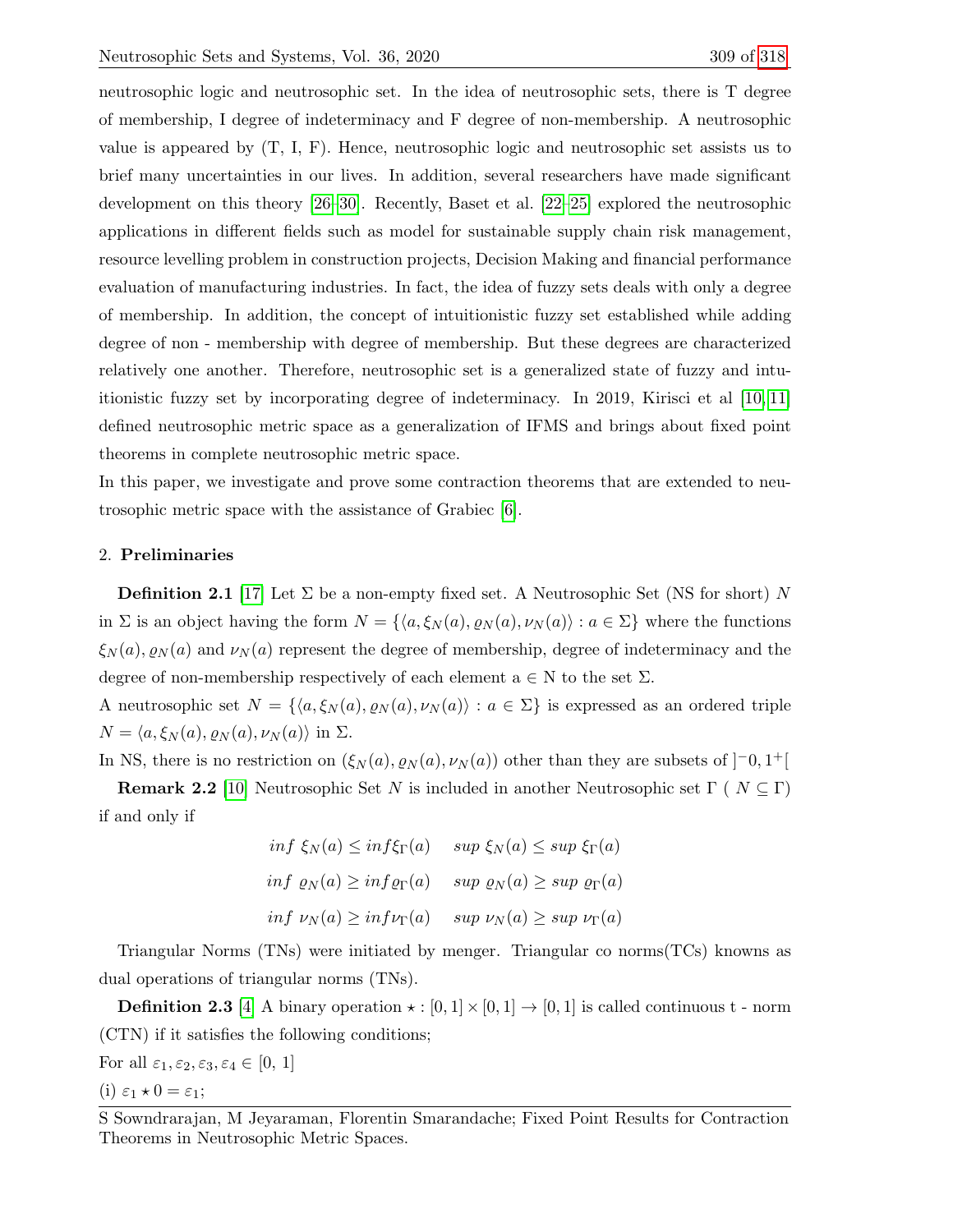- (ii) If  $\varepsilon_1 \leq \varepsilon_3$  and  $\varepsilon_2 \leq \varepsilon_4$  then  $\varepsilon_1 \star \varepsilon_2 \leq \varepsilon_3 \star \varepsilon_4$ ;
- $(iii) \star is$  continuous;
- $(iv) \star$  is commutative and associative.

**Definition 2.4** [\[4\]](#page-9-3) A binary operation  $\diamond : [0,1] \times [0,1] \rightarrow [0,1]$  is called continuous t - co norm (CTC) if it satisfies the following conditions;

For all  $\varepsilon_1, \varepsilon_2, \varepsilon_3, \varepsilon_4 \in [0, 1]$ 

- (i)  $\varepsilon_1 \diamond 0 = \varepsilon_1;$
- (ii) If  $\varepsilon_1 \leq \varepsilon_3$  and  $\varepsilon_2 \leq \varepsilon_4$  then  $\varepsilon_1 \diamond \varepsilon_2 \leq \varepsilon_3 \diamond \varepsilon_4$ ;
- $(iii) \diamond$  is continuous;

 $(iv)$   $\diamond$  is commutative and associative.

**Remark 2.5** From the definitions of CTN and CTC, we note that if we take  $0 < \varepsilon_1, \varepsilon_2 < 1$ for  $\varepsilon_1 < \varepsilon_2$  then there exist  $0 < \varepsilon_3, \varepsilon_4 < 1$  such that  $\varepsilon_1 \star \varepsilon_3 \geq \varepsilon_2$  and  $\varepsilon_1 \geq \varepsilon_2 \diamond \varepsilon_4$ .

Further we choose  $\varepsilon_5 \in (0,1)$  then there exists  $\varepsilon_6, \varepsilon_7 \in (0,1)$  such that  $\varepsilon_6 \star \varepsilon_6 \geq \varepsilon_5$  and  $\varepsilon_7 \diamond \varepsilon_7 \leq \varepsilon_5.$ 

**Definition 2.6** [\[13\]](#page-9-8) A Sequence  $\{t_n\}$  is called s - non-decreasing sequence if there exists  $m_0 \in \mathbb{N}$  such that  $t_m \leq t_{m+1}$  for all  $m > m_0$ .

### 3. Neutrosophic Metric Space

In this section, we apply neutrosophic theory to generalize the Intuitionistic fuzzy metric space. we also discuss some properties and examples in it.

**Definition 3.1** A 6 - tuple  $(\Sigma, \Xi, \Theta, \Upsilon, \star, \diamond)$  is called Neutrosophic Metric Space(NMS), if  $\Sigma$  is an arbitrary non empty set,  $\star$  is a neutrosophic CTN and  $\diamond$  is a neutrosophic CTC and  $\Xi$ ,  $\Theta$ ,  $\Upsilon$ are neutrosophic sets on  $\Sigma^2 \times \mathbb{R}^+$  satisfying the following conditions:

For all 
$$
\zeta, \eta, \omega \in \Sigma, \lambda \in \mathbb{R}^+
$$
  
\n(i)  $0 \leq \Xi(\zeta, \eta, \lambda) \leq 1$ ;  $0 \leq \Theta(\zeta, \eta, \lambda) \leq 1$ ;  $0 \leq \Upsilon(\zeta, \eta, \lambda) \leq 1$ ;  
\n(ii)  $\Xi(\zeta, \eta, \lambda) + \Theta(\zeta, \eta, \lambda) + \Upsilon(\zeta, \eta, \lambda) \leq 3$ ;  
\n(iii)  $\Xi(\zeta, \eta, \lambda) = 1$  if and only if  $\zeta = \eta$ ;  
\n(iv)  $\Xi(\zeta, \eta, \lambda) = \Xi(\eta, \zeta, \lambda)$  for  $\lambda > 0$ ;  
\n(v)  $\Xi(\zeta, \eta, \lambda) \star \Xi(\eta, \zeta, \mu) \leq \Xi(\zeta, \omega, \lambda + \mu)$ , for all  $\lambda, \mu > 0$ ;  
\n(vi)  $\Xi(\zeta, \eta, \lambda) : [0, \infty) \to [0, 1]$  is neutrosophic continuous ;  
\n(vii)  $\lim_{\lambda \to \infty} \Xi(\zeta, \eta, \lambda) = 1$  for all  $\lambda > 0$ ;  
\n(viii)  $\Theta(\zeta, \eta, \lambda) = 0$  if and only if  $\zeta = \eta$ ;  
\n(ix)  $\Theta(\zeta, \eta, \lambda) = \Theta(\eta, \zeta, \lambda)$  for  $\lambda > 0$ ;  
\n(x)  $\Theta(\zeta, \eta, \lambda) \diamond \Theta(\zeta, \omega, \mu) \geq \Theta(\zeta, \omega, \lambda + \mu)$ , for all  $\lambda, \mu > 0$ ;  
\n(xi)  $\Theta(\zeta, \eta, \lambda) : [0, \infty) \to [0, 1]$  is neutrosophic continuous ;  
\n(xii)  $\lim_{\lambda \to \infty} \Theta(\zeta, \eta, \lambda) = 0$  for all  $\lambda > 0$ ;

(xiii)  $\Upsilon(\zeta, \eta, \lambda) = 0$  if and only if  $\zeta = \eta$ ;

S Sowndrarajan, M Jeyaraman, Florentin Smarandache; Fixed Point Results for Contraction Theorems in Neutrosophic Metric Spaces.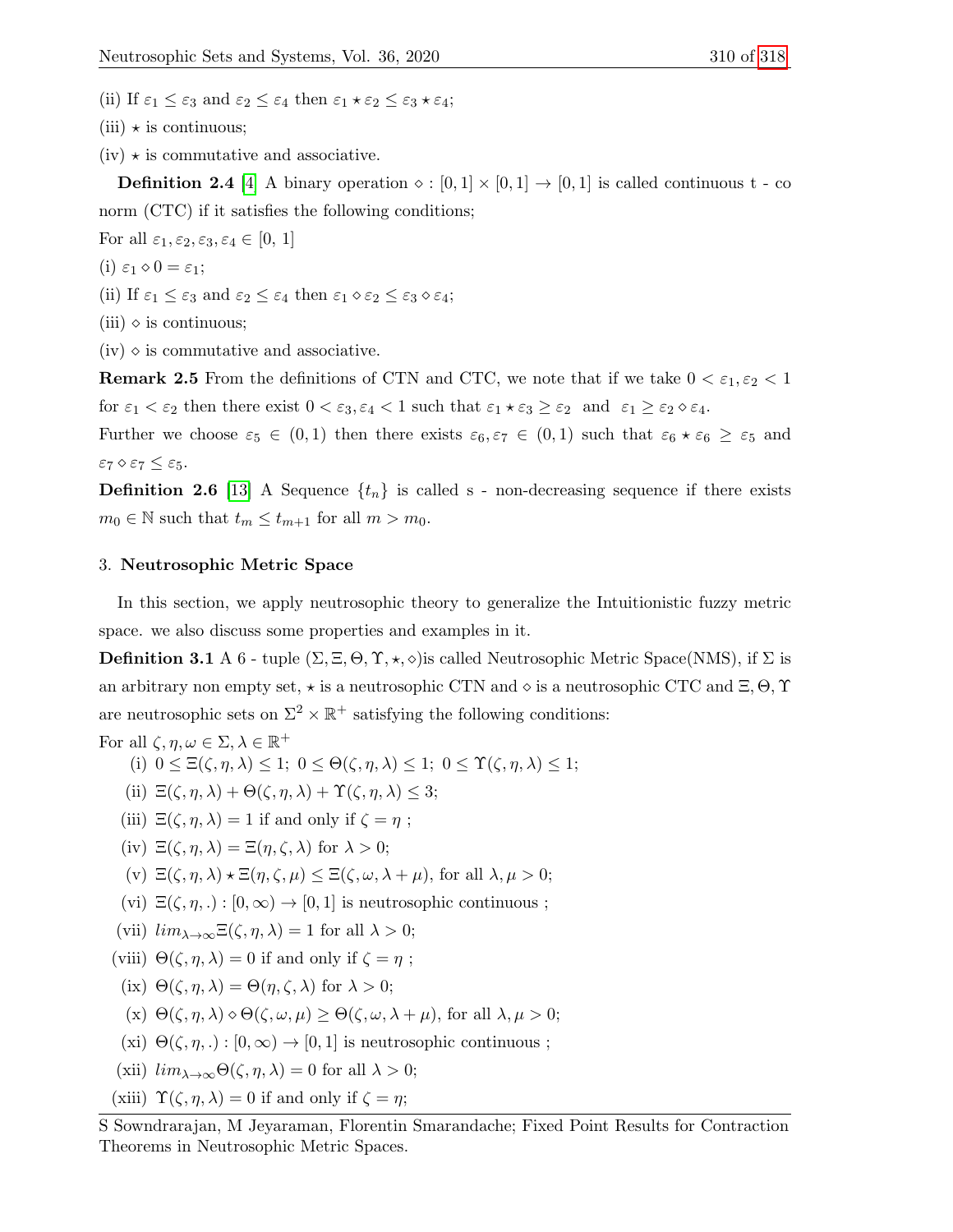- (xiv)  $\Upsilon(\zeta, \eta, \lambda) = \Upsilon(\eta, \zeta, \lambda)$  for  $\lambda > 0$ ;
- (xv)  $\Upsilon(\zeta, \eta, \lambda) \diamond \Upsilon(\zeta, \omega, \mu) \geq \Upsilon(\zeta, \omega, \lambda + \mu)$ , for all  $\lambda, \mu > 0$ ;
- (xvi)  $\Upsilon(\zeta, \eta, .): [0, \infty) \to [0, 1]$  is neutrosophic continuous;
- (xvii)  $\lim_{\lambda \to \infty} \Upsilon(\zeta, \eta, \lambda) = 0$  for all  $\lambda > 0$ ;
- (xviii) If  $\lambda > 0$  then  $\Xi(\zeta, \eta, \lambda) = 0$ ,  $\Theta(\zeta, \eta, \lambda) = 1$ ,  $\Upsilon(\zeta, \eta, \lambda) = 1$ .

Then  $(\Xi, \Theta, \Upsilon)$  is called Neutrosophic Metric on  $\Sigma$ . The functons  $\Xi$ ,  $\Theta$  and  $\Upsilon$  denote degree of closedness, neturalness and non - closedness between  $\zeta$  and  $\eta$  with respect to  $\lambda$  respectively.

**Example 3.2** Let  $(\Sigma, d)$  be a metric space. Define  $\zeta \star \eta = min{\{\zeta, \eta\}}$  and  $\zeta \circ \eta = max{\{\zeta, \eta\}}$ , and  $\Xi$ ,  $\Theta$ ,  $\Upsilon$  :  $\Sigma^2 \times \mathbb{R}^+ \to [0, 1]$  defined by, we define

$$
\Xi(\zeta,\eta,\lambda) = \frac{\lambda}{\lambda + d(\zeta,\eta)}; \quad \Theta(\zeta,\eta,\lambda) = \frac{d(\zeta,\eta)}{\lambda + d(\zeta,\eta)}; \quad \Upsilon(\zeta,\eta,\lambda) = \frac{d(\zeta,\eta)}{\lambda}
$$

for all  $\zeta, \eta \in \Sigma$  and  $\lambda > 0$ . Then  $(\Sigma, \Xi, \Theta, \Upsilon, \star, \diamond)$  is called neutrosophic metric space induced by a metric d the standard neutrosophic metric.

**Example 3.3** If we take  $\Sigma = \mathbb{N}$ , consider the CTN, CTC are  $\zeta \star \eta = min{\zeta, \eta}$  and  $\zeta \diamond \eta = \max{\{\zeta, \eta\}, \Xi, \Theta, \Upsilon : \Sigma^2 \times \mathbb{R}^+ \to [0, 1] \text{ defined by }}$ 

$$
\Xi(\zeta, \eta, \lambda) = \begin{cases} \frac{\zeta}{\eta} & \text{if } \zeta \le \eta \\ \frac{\eta}{\zeta} & \text{if } \eta \le \zeta \end{cases}
$$
\n
$$
\Theta(\zeta, \eta, \lambda) = \begin{cases} \frac{\eta - \zeta}{\eta} & \text{if } \zeta \le \eta \\ \frac{\zeta - \eta}{\zeta} & \text{if } \eta \le \zeta \end{cases}
$$
\n
$$
\Upsilon(\zeta, \eta, \lambda) = \begin{cases} \eta - \zeta & \text{if } \zeta \le \eta \\ \zeta - \eta & \text{if } \eta \le \zeta \end{cases}
$$

for all  $\zeta, \eta \in \Sigma$  and  $\lambda > 0$ . Then  $\Xi, \Theta, \Upsilon : \Sigma^2 \times \mathbb{R}^+ \to [0, 1]$  is a NMS.

**Remark 3.4** In Neutrosophic Metric space  $\Xi$  is non - decreasing ,  $\Theta$  is a non - increasing ,  $\Upsilon$ is decreasing for all  $\zeta, \eta \in \Sigma$ .

**Definition 3.5** Let  $(\Sigma, \Xi, \Theta, \Upsilon, \star, \diamond)$  be neutrosophic metric space. Then

(a) a sequence  $\{\zeta_n\}$  in  $\Sigma$  is converging to a point  $\zeta \in \Sigma$  if for each  $\lambda > 0$ 

$$
lim_{\lambda \to \infty} \Xi(\zeta, \eta, \lambda) = 1; \quad lim_{\lambda \to \infty} \Theta(\zeta, \eta, \lambda) = 0; \quad lim_{\lambda \to \infty} \Upsilon(\zeta, \eta, \lambda) = 0.
$$

- (b) a sequence  $\zeta_n$  in  $\Sigma$  is said to be Cauchy if for each  $\epsilon > 0$  and  $\lambda > 0$  there exist  $N \in \mathbb{N}$ such that  $\Xi(\zeta_n,\zeta_m,\lambda) > 1-\epsilon$ ;  $\Theta(\zeta_n,\zeta_m,\lambda) < \epsilon$ ;  $\Upsilon(\zeta_n,\zeta_m,\lambda) < \epsilon$  for all n,  $m \le N$ .
- (c)  $(\Sigma, \Xi, \Theta, \Upsilon, \star, \diamond)$  is said to be complete neutrosophic metric space if every Cauchy sequence is convergent.
- (d)  $(\Sigma, \Xi, \Theta, \Upsilon, \star, \diamond)$  is called compact neutrosophic metric space if every sequence contains convergent sub sequence.

S Sowndrarajan, M Jeyaraman, Florentin Smarandache; Fixed Point Results for Contraction Theorems in Neutrosophic Metric Spaces.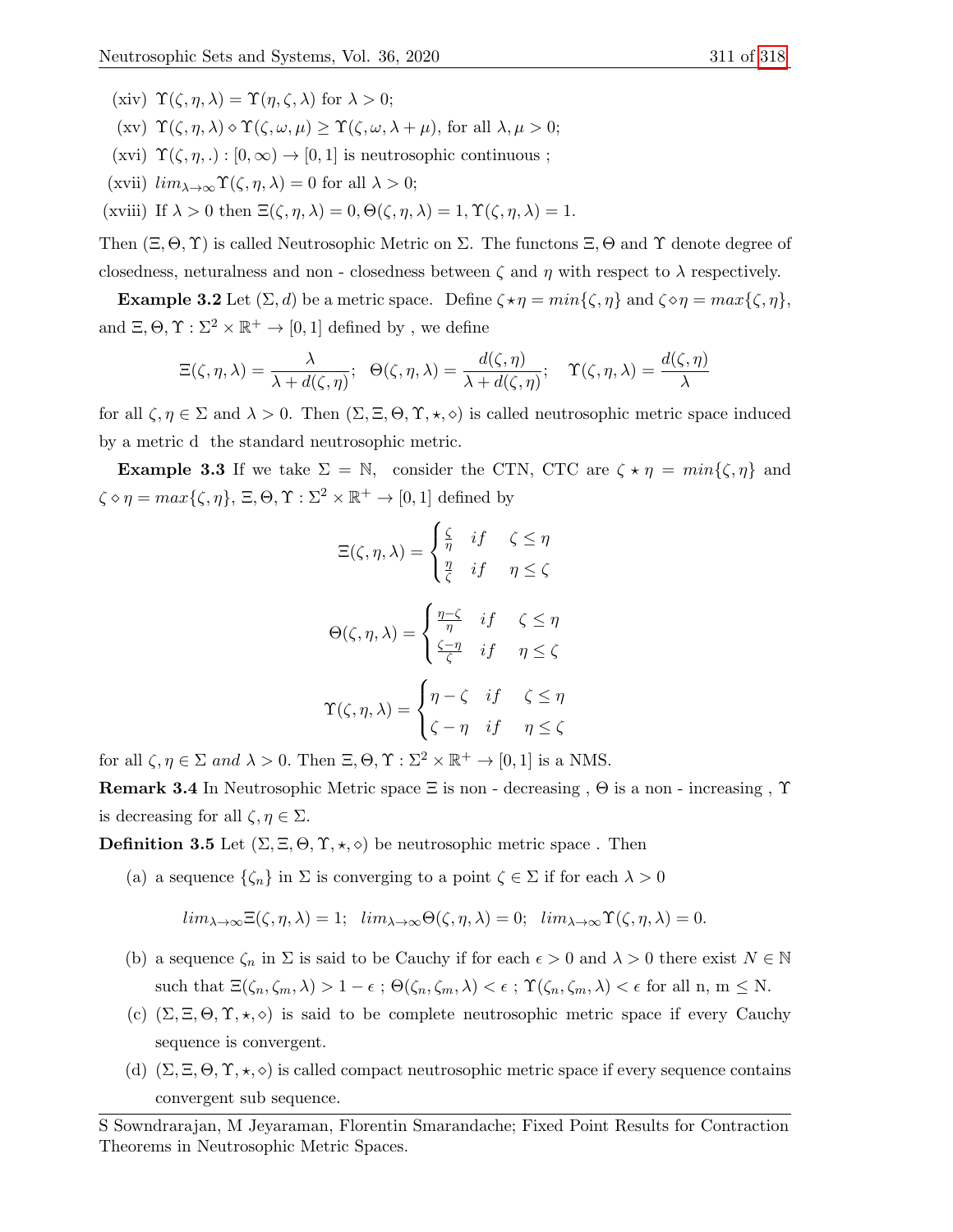### 4. Main Results

**Theorem 4.1** (Neutrosophic Banach Contraction Theorem) Let  $(\Sigma, \Xi, \Theta, \Upsilon, \star, \diamond)$  be a complete neutrosophic metric space. Let  $\mathcal{F} : \Sigma \to \Sigma$  be a function satisfying

$$
\Xi(F\zeta, F\eta, \lambda) \geq \Xi(\zeta, \eta, \lambda); \quad \Theta(F\zeta, F\eta, \lambda) \leq \Theta(\zeta, \eta, \lambda); \quad \Upsilon(F\zeta, F\eta, \lambda) \leq \Upsilon(\zeta, \eta, \lambda) \tag{4.1.1}
$$

for all  $\zeta, \eta \in \Sigma$ .  $0 < k < 1$ . Then F has unique fixed point.

Proof: Let  $\zeta \in \Sigma$  and  $\{\zeta_n\} = \zeta_n$  ( $n \in \mathbb{N}$ ). By Mathematical induction, we obtain

$$
\Xi(\zeta_n, \zeta_{n+1}, \lambda) \geq \Xi(\zeta, \zeta_1, \frac{\lambda}{k^n}); \Theta(\zeta_n, \zeta_{n+1}, \lambda) \leq \Theta(\zeta, \zeta_1, \frac{\lambda}{k^n}); \Upsilon(\zeta_n, \zeta_{n+1}, \lambda) \leq \Upsilon(\zeta, \zeta_1, \frac{\lambda}{k^n}) \dots (4.1.2)
$$

for all  $n > 0$  and  $\lambda > 0$ . Thus for any non-negative integer p, we have

$$
\begin{split}\n\Xi(\zeta_n, \zeta_{n+p}, \lambda) &\geq \Xi(\zeta, \zeta_{n+1}, \frac{\lambda}{p}) \star \cdots^{(p-times)} \cdots \star \Xi(\zeta_{n+p-1}, \zeta_{n+p}, \frac{\lambda}{p}) \\
&\geq \Xi(\zeta, \zeta_1, \frac{\lambda}{pk^n}) \star \cdots^{(p-times)} \cdots \star \Xi(\zeta, \zeta_1, \frac{\lambda}{pk^{n+p-1}}) \\
\Theta(\zeta_n, \zeta_{n+p}, \lambda) &\leq \Theta(\zeta, \zeta_{n+1}, \frac{\lambda}{p}) \diamond \cdots^{(p-times)} \cdots \diamond \Theta(\zeta_{n+p-1}, \zeta_{n+p}, \frac{\lambda}{p}) \\
&\leq \Theta(\zeta, \zeta_1, \frac{\lambda}{pk^n}) \diamond \cdots^{(p-times)} \cdots \diamond \Theta(\zeta, \zeta_1, \frac{\lambda}{pk^{n+p-1}}) \\
\Upsilon(\zeta_n, \zeta_{n+p}, \lambda) &\leq \Upsilon(\zeta, \zeta_{n+1}, \frac{\lambda}{p}) \diamond \cdots^{(p-times)} \cdots \diamond \Upsilon(\zeta_{n+p-1}, \zeta_{n+p}, \frac{\lambda}{p}) \\
&\leq \Upsilon(\zeta, \zeta_1, \frac{\lambda}{pk^n}) \diamond \cdots^{(p-times)} \cdots \diamond \Upsilon(\zeta, \zeta_1, \frac{\lambda}{pk^{n+p-1}})\n\end{split}
$$

by (4.1.2) and the definition of NMS conditions, we get

$$
lim_{n\to\infty} \Xi(\zeta_n, \zeta_{n+p}, \lambda) \ge 1 \star \cdots^{(p-times)} \cdots \star 1 = 1
$$
  

$$
lim_{n\to\infty} \Theta(\zeta_n, \zeta_{n+p}, \lambda) \le 0 \diamond \cdots^{(p-times)} \cdots \diamond 0 = 0
$$
  

$$
lim_{n\to\infty} \Upsilon(\zeta_n, \zeta_{n+p}, \lambda) \le 0 \diamond \cdots^{(p-times)} \cdots \diamond 0 = 0.
$$

Therefore,  $\{\zeta_n\}$  is Cauchy sequence and it is convergent to a limit, let the limit point is  $\eta$ . Thus, we get

$$
\begin{split}\n\Xi(F\eta, \eta, t) &\geq \Xi(F\eta, F\zeta_n, \frac{\lambda}{2}) \star \Xi(\zeta_{n+1}, \eta, \frac{\lambda}{2}) \\
&\geq \Xi(\eta, \zeta_n, \frac{\lambda}{2k}) \star \Xi(\zeta_{n+1}, \eta, \frac{\lambda}{2}) \to 1 \star 1 = 1. \\
\Theta(F\eta, \eta, \lambda) &\leq \Theta(F\eta, F\zeta_n, \frac{\lambda}{2}) \diamond \Theta(\zeta_{n+1}, \eta, \frac{\lambda}{2}) \\
&\leq \Theta(\eta, \zeta_n, \frac{\lambda}{2k}) \diamond \Theta(\zeta_{n+1}, \eta, \frac{\lambda}{2}) \to 0 \diamond 0 = 0. \\
\Upsilon(F\eta, \eta, \lambda) &\leq \Upsilon(F\eta, F\zeta_n, \frac{\lambda}{2}) \diamond \Upsilon(\zeta_{n+1}, \eta, \frac{\lambda}{2})) \\
&\leq \Upsilon(\eta, \zeta_n, \frac{\lambda}{2k}) \diamond \Upsilon(\zeta_{n+1}, \eta, \frac{\lambda}{2}) \to 0 \diamond 0 = 0.\n\end{split}
$$

S Sowndrarajan, M Jeyaraman, Florentin Smarandache; Fixed Point Results for Contraction Theorems in Neutrosophic Metric Spaces.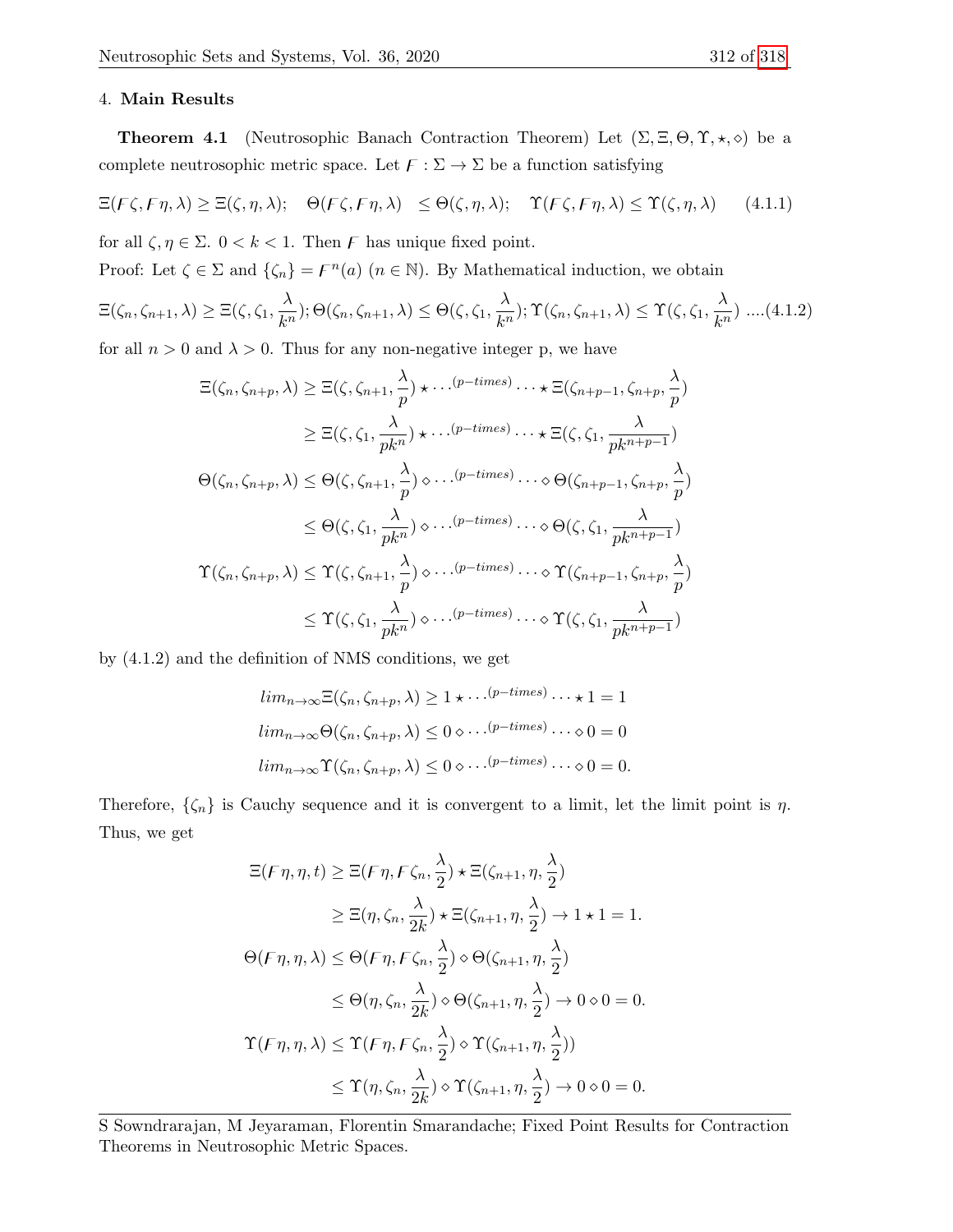Since we see that

$$
\Xi(\zeta,\eta,\lambda)=1 \;\;if \;\; \zeta=\eta; \quad \Theta(\zeta,\eta,\lambda)=0 \;\;if \;\; \zeta=\eta; \quad \Upsilon(\zeta,\eta,\lambda)=0 \;\;if \;\; \zeta=\eta
$$

we get  $F \eta = \eta$ , which is the fixed point of Neutrosophic metric space. To show the uniqueness, let us assume that  $\digamma\omega\ =\omega$  for some  $\omega\in\Sigma$ 

$$
1 \geq \Xi(\zeta, \omega, \lambda) = \Xi(F\eta, F\omega, \lambda) \geq \Xi(\zeta, \omega, \frac{\lambda}{k}) = \Xi(F\eta, F\eta, \frac{\lambda}{k}) \geq \Xi(\zeta, \omega, \frac{\lambda}{k^2})
$$
  
\n
$$
\geq \cdots \geq \Xi(\zeta, \omega, \frac{\lambda}{k^n}) \to 1 \text{ as } n \to \infty
$$
  
\n
$$
0 \leq \Theta(\zeta, \omega, \lambda) = \Theta(F\eta, F\omega F\omega, \lambda) \leq \Theta(\zeta, \omega, \frac{\lambda}{k}) = \Theta(F\eta, F\omega, \frac{\lambda}{k}) \leq \Theta(\zeta, \omega, \frac{\lambda}{k^2})
$$
  
\n
$$
\leq \cdots \leq \Theta(\zeta, \omega, \frac{\lambda}{k^n}) \to 0 \text{ as } n \to \infty
$$
  
\n
$$
0 \leq \Upsilon(\zeta, \omega, \lambda) = \Upsilon(F\eta, F\omega, \lambda) \leq \Upsilon(\zeta, \omega, \frac{\lambda}{k}) = \Upsilon(F\eta, F\omega, \frac{\lambda}{k}) \leq \Upsilon(\zeta, \omega, \frac{\lambda}{k^2})
$$
  
\n
$$
\leq \cdots \leq \Upsilon(\zeta, \omega, \frac{\lambda}{k^n}) \to 0 \text{ as } n \to \infty.
$$

From the definition of NMS, We get  $\eta = \omega$ . Therefor, F has a unique fixed point. **Lemma 4.2** (a) If  $\lim_{n\to\infty} \zeta_n = \zeta$  and  $\lim_{n\to\infty} \eta_n = \eta$ , then

$$
\begin{aligned} \Xi(\zeta,\eta,\lambda-\epsilon) &\leq \lim_{n\to\infty} \inf \Xi(\zeta_n,\eta_n,\lambda) \\ \Theta(\zeta,\eta,\lambda-\epsilon) &\geq \lim_{n\to\infty} \sup \Theta(\zeta_n,\eta_n,\lambda) \\ \Upsilon(\zeta,\eta,\lambda-\epsilon) &\geq \lim_{n\to\infty} \sup \Upsilon(\zeta_n,\eta_n,\lambda) \end{aligned}
$$

(b) If  $\lim_{n\to\infty}\zeta_n=\zeta$  and  $\lim_{n\to\infty}\eta_n=\eta$ , then

$$
\Xi(\zeta, \eta, \lambda + \epsilon) \ge \lim_{n \to \infty} \sup \Xi(\zeta_n, \eta_n, \lambda)
$$
  
 
$$
\Theta(\zeta, \eta, \lambda + \epsilon) \le \lim_{n \to \infty} \inf \Theta(\zeta_n, \eta_n, \lambda)
$$
  
 
$$
\Upsilon(\zeta, \eta, \lambda + \epsilon) \le \lim_{n \to \infty} \inf \Upsilon(\zeta_n, \eta_n, \lambda)
$$

S Sowndrarajan, M Jeyaraman, Florentin Smarandache; Fixed Point Results for Contraction Theorems in Neutrosophic Metric Spaces.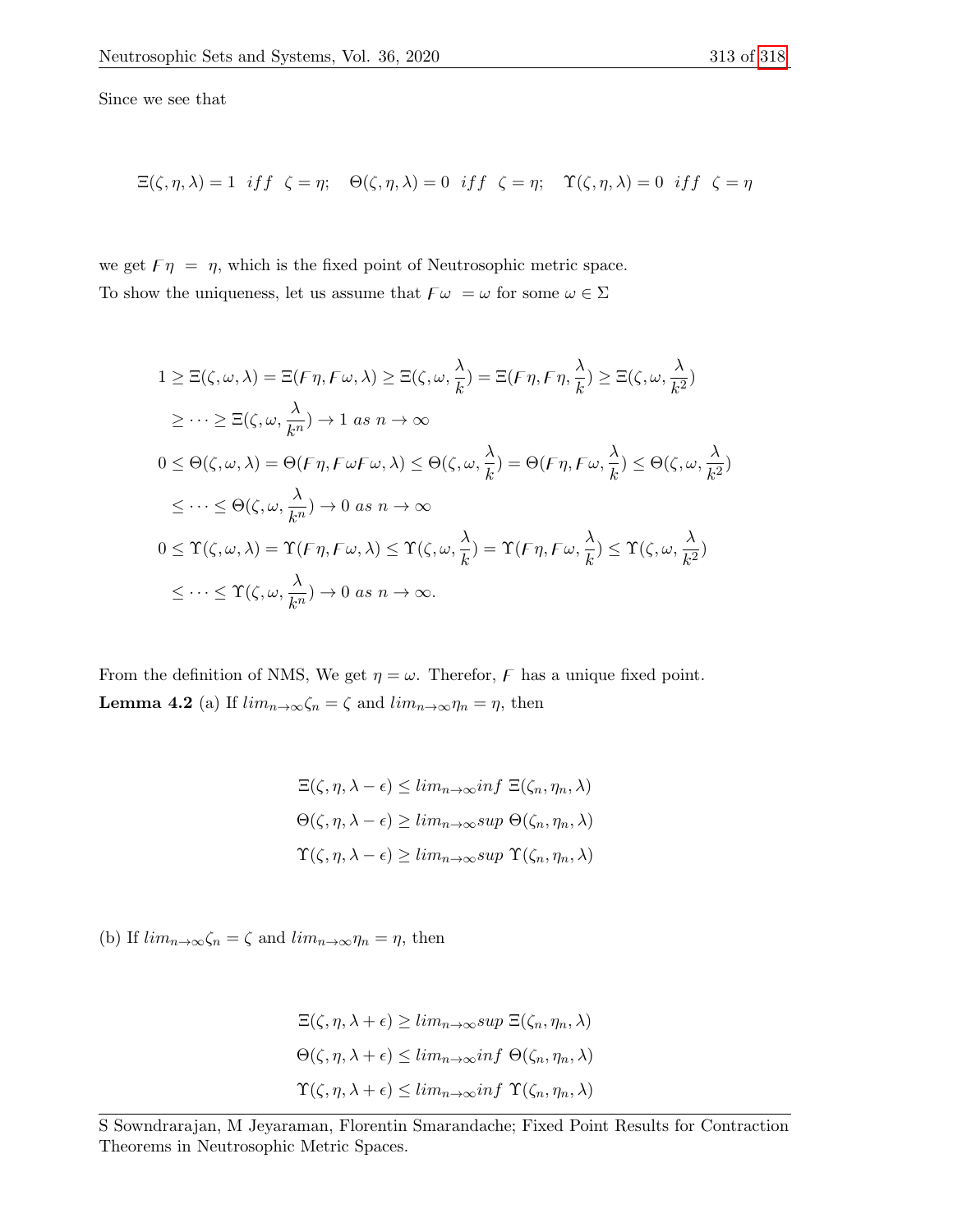for all  $\lambda > 0$  and  $0 < \epsilon < \lambda$ .

Proof for(a): By the definition of NMS, conditions  $(v)$ , $(x)$  and  $(xv)$ 

$$
\Xi(\zeta_n, \eta_n, \lambda) \geq \Xi(\zeta_n, \zeta, \frac{\epsilon}{2}) \star \Xi(\zeta, \eta, \lambda - \epsilon) \star \Xi(\eta, \eta_n, \frac{\epsilon}{2})
$$
  
\n
$$
lim_{n \to \infty} inf \ \Xi(\zeta_n, \eta_n, \lambda) \geq 1 \star \Xi(\zeta, \eta, \lambda - \epsilon) \star 1
$$
  
\nHence, 
$$
lim_{n \to \infty} inf \ \Xi(\zeta_n, \eta_n, \lambda) \geq \Xi(\zeta, \eta, \lambda - \epsilon)
$$
  
\n
$$
\Theta(\zeta_n, \eta_n, \lambda) \leq \Theta(\zeta_n, \zeta, \frac{\epsilon}{2}) \diamond \Theta(\zeta, \eta, \lambda - \epsilon) \diamond \Theta(\eta, \eta_n, \frac{\epsilon}{2})
$$
  
\n
$$
lim_{n \to \infty} sup \ \Theta(\zeta_n, \eta_n, \lambda) \leq 0 \diamond \Theta(\zeta, \eta, \lambda - \epsilon) \diamond 0
$$
  
\nHence, 
$$
lim_{n \to \infty} sup \ \Theta(\zeta_n, \eta_n, \lambda) \leq \Theta(\zeta, \eta, \lambda - \epsilon)
$$
  
\n
$$
\Upsilon(\zeta_n, \eta_n, \lambda) \leq \Upsilon(\zeta_n, \zeta, \frac{\epsilon}{2}) \diamond \Upsilon(\zeta, \eta, \lambda - \epsilon) \diamond \Upsilon(\eta, \eta_n, \frac{\epsilon}{2})
$$
  
\n
$$
lim_{n \to \infty} sup \ \Upsilon(\zeta_n, \eta_n, \lambda) \leq 0 \diamond \Upsilon(\zeta, \eta, \lambda - \epsilon) \diamond 0
$$
  
\nHence, 
$$
lim_{n \to \infty} sup \ \Upsilon(\zeta_n, \eta_n, \lambda) \leq \Theta(\zeta, \eta, \lambda - \epsilon)
$$

Proof for (b):By the definition of NMS, conditions  $(v)$ , $(x)$  and  $(xv)$ 

$$
\Xi(\zeta, \eta, \lambda + \epsilon) \geq \Xi(\zeta, \zeta_n, \frac{\epsilon}{2}) \star \Xi(\zeta_n, \eta_n, \epsilon) \star \Xi(\eta_n, \eta, \frac{\epsilon}{2})
$$
  
Hence,  $\Xi(\zeta, \eta, \lambda + \epsilon) \geq \lim_{n \to \infty} \sup \Xi(\zeta_n, \eta_n, \epsilon)$   
 $\Theta(\zeta, \eta, \lambda + \epsilon) \leq \Xi(\zeta, \zeta_n, \frac{\epsilon}{2}) \diamond \Theta(\zeta_n, \eta_n, \epsilon) \diamond \Theta(\eta_n, \eta, \frac{\epsilon}{2})$   
Hence,  $\Theta(\zeta, \eta, \lambda + \epsilon) \leq \lim_{n \to \infty} \inf \Theta(\zeta_n, \eta_n, \epsilon)$   
 $\Upsilon(\zeta, \eta, \lambda + \epsilon) \leq \Upsilon(\zeta, \zeta_n, \frac{\epsilon}{2}) \diamond \Upsilon(\zeta_n, \eta_n, \epsilon) \diamond \Upsilon(\eta_n, \eta, \frac{\epsilon}{2})$ 

$$
Hence, \quad \Upsilon(\zeta, \eta, \lambda + \epsilon) \leq \lim_{n \to \infty} \inf \Upsilon(\zeta_n, \eta_n, \epsilon)
$$

**Corollary 4.3** If  $\lim_{n\to\infty} \zeta_n = a$  and  $\lim_{n\to\infty} \eta_n = \eta$ , then

(a)  $\Xi(\zeta, \eta, \lambda) \leq \lim_{n \to \infty} \inf \Xi(\zeta_n, \eta_n, \lambda);$  $\Theta(\zeta, \eta, \lambda) \geq \lim_{n \to \infty} \sup \Theta(\zeta_n, \eta_n, \lambda);$  $\Upsilon(\zeta, \eta, \lambda) \geq \lim_{n \to \infty} \sup \Upsilon(\zeta_n, \eta_n, \lambda) \dots (4.3.1)$ 

(b) 
$$
\Xi(\zeta, \eta, \lambda) \ge \lim_{n \to \infty} \sup \Xi(\zeta_n, \eta_n, \lambda)
$$
  
\n $\Theta(\zeta, \eta, \lambda) \le \lim_{n \to \infty} \inf \Theta(\zeta_n, \eta_n, \lambda)$   
\n $\Upsilon(\zeta, \eta, \lambda) \le \lim_{n \to \infty} \inf \Upsilon\zeta_n, \eta_n, \lambda) \dots (4.3.2)$ 

for all  $\lambda > 0$  and  $0 < \epsilon < \lambda$ .

**Theorem 4.4** (Neutrosophic Edelstein Contraction Theorem) Let  $(\Sigma, \Xi, \Theta, \Upsilon, \star, \diamond)$  be compact neutrosophic metric space. Let  $\mathcal{F} : \Sigma \to \Sigma$  be a function satisfying

 $\Xi(F\zeta, F\eta, .) > \Xi(\zeta, \eta, .); \Theta(F\zeta, F\eta, .) < \Theta(\zeta, \eta, .); \Upsilon(F\zeta, F\eta, .) < \Upsilon(\zeta, \eta, .)$ .....(4.4.1)

S Sowndrarajan, M Jeyaraman, Florentin Smarandache; Fixed Point Results for Contraction Theorems in Neutrosophic Metric Spaces.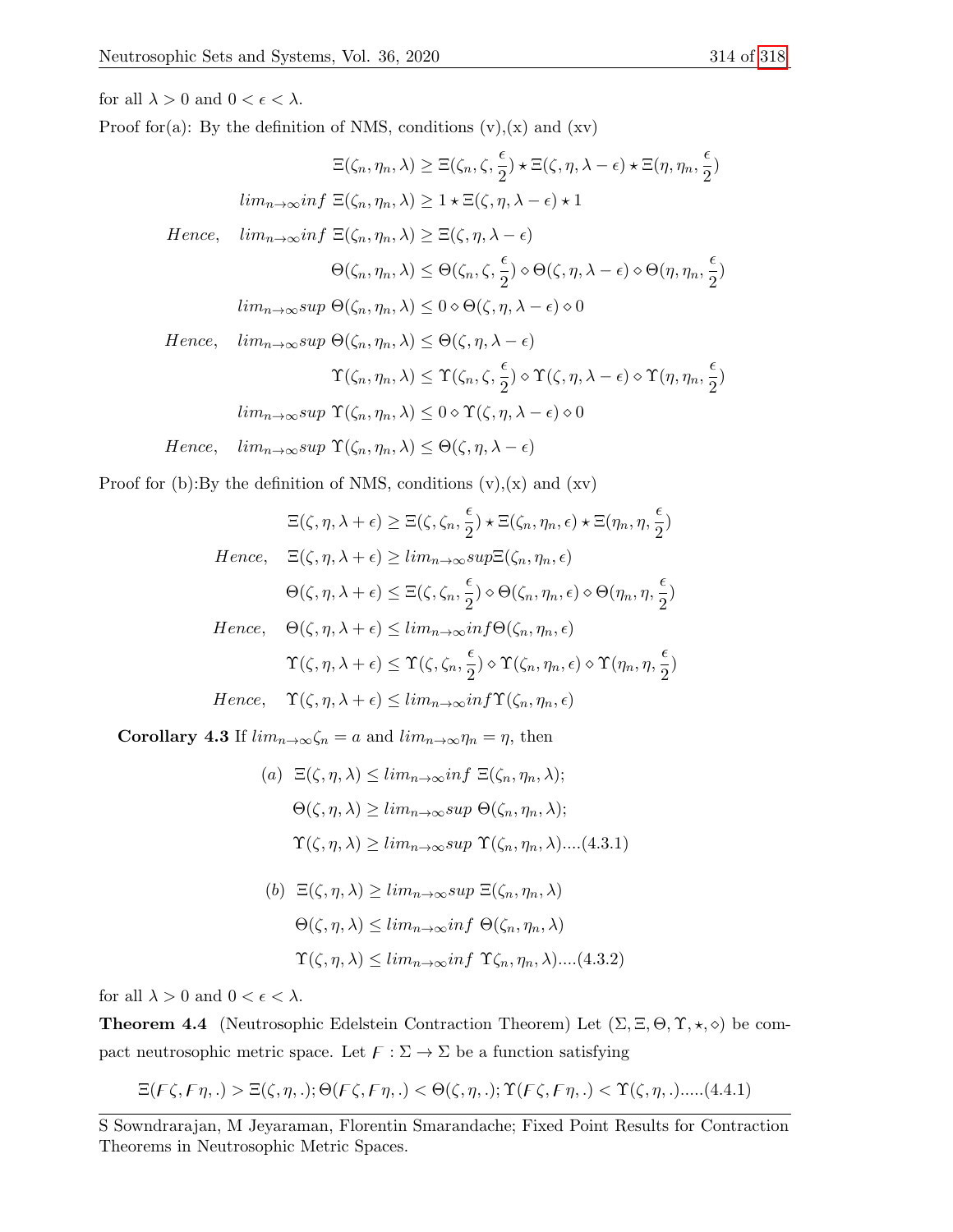Then  $F$  has fixed point.

Proof: Let  $a \in \Sigma$  and  $a_n = F^n \zeta$   $(n \in \mathbb{N})$ . Assume  $\zeta_n \neq \zeta_{n+1}$  for each n (If not  $F \zeta_n = \zeta_n$ ) consequently  $a_n \neq a_{n+1}$   $(n \neq m)$ , For otherwise we get

$$
\begin{aligned} \Xi(\zeta_n,\zeta_{n+1},.) &= \Xi(\zeta_m,\zeta_{m+1},.) > \Xi(\zeta_{m-1},\zeta_m,.) > \dots > \Xi(\zeta_n,\zeta_{n+1},.)\\ \Theta(\zeta_n,\zeta_{n+1},.) &= \Theta(\zeta_m,\zeta_{m+1},.) < \Theta(\zeta_{m-1},\zeta_m,.) < \dots < \Theta(\zeta_n,\zeta_{n+1},.)\\ \Upsilon(\zeta_n,\zeta_{n+1},.) &= \Upsilon(\zeta_m,\zeta_{m+1},.) < \Upsilon(\zeta_{m-1},\zeta_m,.) < \dots < \Upsilon(\zeta_n,\zeta_{n+1},.) \end{aligned}
$$

where  $m > n$ , which is a contradiction. Since  $\Sigma$  is compact set,  $\{\zeta_n\}$  has convergent sub sequence  $\{\zeta_{n_i}\}\$ . Let  $\eta = \lim_{i \to \infty} \zeta_{n_i}$ , Also we assume that  $\eta$  such that  $\mathcal{F}\eta \in \{\zeta_{n_i}; i \in \mathbb{N}\}\$ . According to the above assumption, we may now write,

$$
\Xi(F\zeta_{n_i}, F\eta,.) > \Xi(\zeta_{n_i}, \eta,.); \quad \Theta(F\zeta_{n_i}, F\eta,.) < \Theta(\zeta_{n_i}, \eta,.); \quad \Upsilon(F\zeta_{n_i}, F\eta,.) < \Upsilon(\zeta_{n_i}, \eta,.)
$$

for all  $i \in \mathbb{N}$ . Then by equation (4.3.1) we obtain

$$
\lim_{n \to \infty} \inf \Xi(F\zeta_{n_i}, F\eta, \lambda) \ge \lim_{n \to \infty} \Xi(\zeta_{n_i}, \eta, \lambda) = \Xi(\eta, \eta, \lambda) = 1
$$
  

$$
\lim_{n \to \infty} \sup \Theta(F\zeta_{n_i}, F\eta, \lambda) \le \lim_{n \to \infty} \Theta(\zeta_{n_i}, \eta, \lambda) = \Theta(\eta, \eta, \lambda) = 0
$$
  

$$
\lim_{n \to \infty} \sup \Upsilon(F\zeta_{n_i}, F\eta, \lambda) \le \lim_{n \to \infty} \Upsilon(\zeta_{n_i}, \eta, \lambda) = \Upsilon(\eta, \eta, \lambda) = 0
$$

for each  $\lambda > 0$ . Hence

$$
lim F\zeta_{n_i}=F\eta....(4.4.2)
$$

Simillarly

$$
lim F^2 \zeta_{n_i} = lim F^2 \eta...(4.4.3)
$$

(we recall that  $\lim_{i \to \infty} \mathcal{F}\zeta_{n_i} = \mathcal{F}\eta$  for all  $(i \in \mathbb{N})$ ), Now observe that,

Ξ(ζn<sup>i</sup> , zζn<sup>i</sup> , λ) ≤ Ξ(zζn<sup>i</sup> , z 2 ζni , λ) ≤ · · · ≤ Ξ(ζn<sup>i</sup> , zζn<sup>i</sup> , λ) ≤ Ξ(zζn<sup>i</sup> , z 2 ζni , λ) ≤ · · · ≤ Ξ(zζni+1 , z 2 ζni+1 , λ) ≤ Ξ(zζni+1 , z 2 ζni+1 , λ) ≤ · · · ≤ 1. Θ(ζn<sup>i</sup> , zζn<sup>i</sup> , λ) ≥ Θ(zζn<sup>i</sup> , z 2 ζni , λ) ≥ · · · ≥ Θ(ζn<sup>i</sup> , zζn<sup>i</sup> , λ) ≥ Θ(zζn<sup>i</sup> , z 2 ζni , λ) ≥ · · · ≥ Θ(zζni+1 , z 2 ζni+1 , λ) ≥ Θ(zζni+1 , z 2 ζni+1 , λ) ≥ · · · ≥ 0. Υ(ζn<sup>i</sup> , zζn<sup>i</sup> , λ) ≥ Υ(zζn<sup>i</sup> , z 2 ζni , λ) ≥ · · · ≥ Υ(ζn<sup>i</sup> , zζn<sup>i</sup> , λ) ≥ Υ(zζn<sup>i</sup> , z 2 ζni , λ) ≥ · · · ≥ Υ(zζni+1 , z 2 ζni+1 , λ) ≥ Υ(zζni+1 , z 2 ζni+1 , λ) ≥ · · · ≥ 0.

S Sowndrarajan, M Jeyaraman, Florentin Smarandache; Fixed Point Results for Contraction Theorems in Neutrosophic Metric Spaces.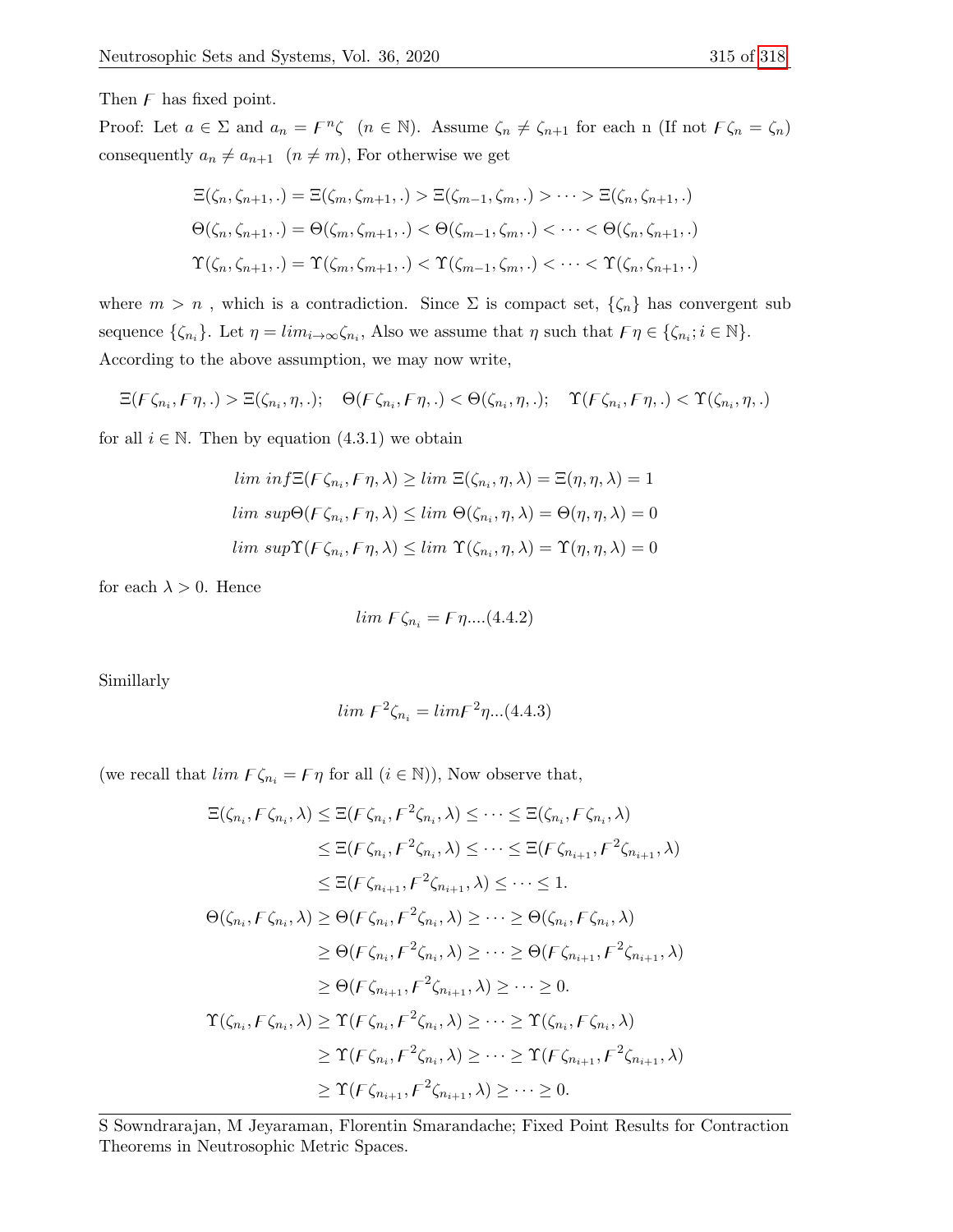for all  $\lambda > 0$ . Thus  $\{\Xi(\zeta_{n_i}, \digamma \zeta_{n_i}, \lambda)\}, \{\Theta(\zeta_{n_i}, \digamma \zeta_{n_i}, \lambda)\}, \{\Upsilon(\zeta_{n_i}, \digamma \zeta_{n_i}, \lambda)\}\$  and  $\{\left(\digamma \zeta_{n_i}, \digamma^2 \zeta_{n_i}, \lambda\right)\}$  $(\lambda > 0)$  are convergent to a common limit point. So by equations  $(4.3.1)$ ,  $(4.3.2)$  and  $(4.4.1)$ and we get,

$$
\begin{aligned}\n\Xi(\eta, F\eta, \lambda) &\geq \limsup \Xi(\zeta_{n_i}, F\zeta_{n_i}, \lambda) = \limsup \ (F\zeta_{n_i}, F^2\zeta_{n_i}, \lambda) \\
&\geq \liminf \Xi(F\zeta_{n_i}, F^2\zeta_{n_i}, \lambda) \\
&\geq \Xi(F\eta, F^2\eta, \lambda) \\
\Theta(\eta, F\eta, \lambda) &\leq \liminf \Theta(\zeta_{n_i}, F\zeta_{n_i}, \lambda) = \liminf \Theta(F\zeta_{n_i}, F^2\zeta_{n_i}, \lambda) \\
&\leq \limsup \Theta(F\zeta_{n_i}, F^2\zeta_{n_i}, \lambda) \\
&\leq \Theta(F\eta, F^2\eta, \lambda) \\
\Upsilon(\eta, F\eta, \lambda) &\leq \liminf \ \Upsilon(\zeta_{n_i}, F\zeta_{n_i}, \lambda) = \liminf \ \Upsilon(F\zeta_{n_i}, F^2\zeta_{n_i}, \lambda) \\
&\leq \limsup \Upsilon(F\zeta F\zeta_{n_i}, F^2\zeta_{n_i}, \lambda) \\
&\leq \Upsilon(F\eta, F^2\eta, \lambda)\n\end{aligned}
$$

for all  $\lambda > 0$ . Suppose  $b \neq F\eta$ , By equation (4.4.1)

$$
\Xi(\eta, F\eta, .) < \Xi(F\eta, F^2\eta, .); \quad \Theta(\eta, F\eta, .) > \theta(F\eta, F^2\eta, .); \quad \Upsilon(\eta, F\eta, .) > \Upsilon(F\eta, F^2\eta, .).
$$

which is a contradiction , because all the above functions are left continuous , non -decreasing and right continuous, non - increasing respectively. Hence  $\eta = \mathcal{F}\eta$  is a fixed point. To prove the uniqueness of the fixed point, let us consider  $\mathcal{F}(\zeta) = \omega$  for some  $\zeta \in \Sigma$ . Then

$$
1 \geq \Xi(\zeta, \omega, \lambda) = \Xi(F\eta, F\omega, \lambda) \geq \Xi(\zeta, \omega, \frac{\lambda}{k}) = \Xi(F\eta, F\omega, \frac{\lambda}{k}) \geq \cdots \geq \Xi(\zeta, \omega, \frac{\lambda}{k^n})
$$
  

$$
0 \leq \Theta(\zeta, \omega, \lambda) = \Theta(F\eta, F\omega, \lambda) \leq \Theta(\zeta, \omega, \frac{\lambda}{k}) = \Theta(F\eta, F\omega, \frac{\lambda}{k}) \leq \cdots \leq \Theta(\zeta, \omega, \frac{\lambda}{k^n})
$$
  

$$
0 \leq \Upsilon(\zeta, \omega, \lambda) = \Upsilon(F\eta, F\omega, \lambda) \leq \Upsilon(\zeta, \omega, \frac{\lambda}{k}) = \Upsilon(F\omega, F\omega, \frac{\lambda}{k}) \leq \cdots \leq \Upsilon(\zeta, \omega, \frac{\lambda}{k^n})
$$

Now, we easily verify that  $\{\frac{\lambda}{k^n}\}$  is an s - increasing sequence, then by assumption for a given  $\epsilon \in (0, 1)$ , there exists  $n_0 \in \mathbb{N}$  such that

$$
\Xi(\zeta,\omega,\frac{\lambda}{k^n})\geq 1-\epsilon; \quad \Theta(\zeta,\omega,\frac{\lambda}{k^n})\leq \epsilon; \quad \Upsilon(\zeta,\omega,\frac{\lambda}{k^n})\leq \epsilon.
$$

Clearly

$$
lim_{n\to\infty}\Xi(\zeta,\omega,\frac{\lambda}{k^n})=1; lim_{n\to\infty}\Theta(\zeta,\omega,\frac{\lambda}{k^n})=0; lim_{n\to\infty}\Upsilon(\zeta,\omega,\frac{\lambda}{k^n})=0.
$$

Hence  $\Xi(\zeta,\omega,\lambda) = 1; \Theta(\zeta,\omega,\lambda) = 0; \Upsilon(\zeta,\omega,\lambda) = 0.$  Thus  $\eta = \omega$ . Hence proved.

S Sowndrarajan, M Jeyaraman, Florentin Smarandache; Fixed Point Results for Contraction Theorems in Neutrosophic Metric Spaces.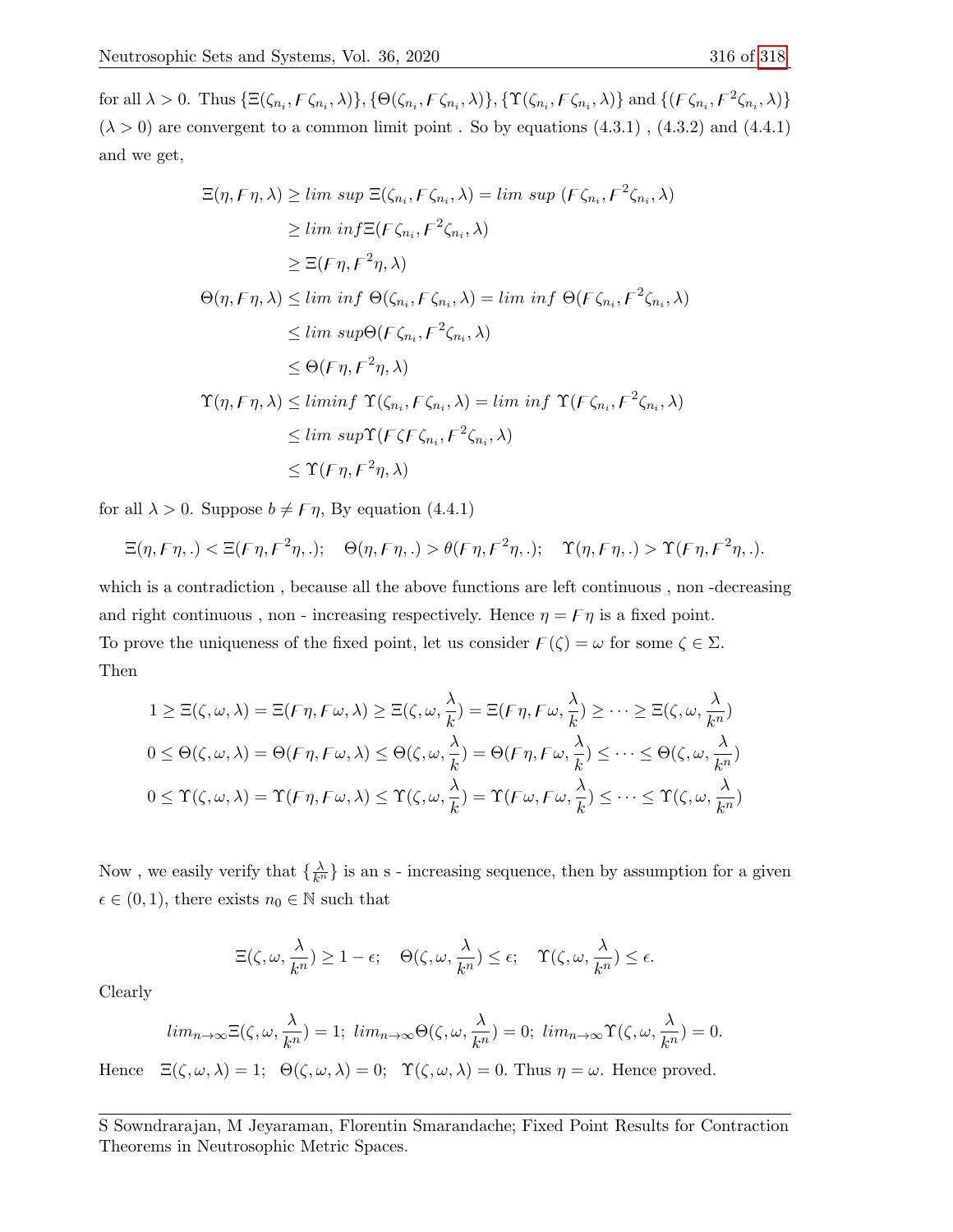Conclusion: In this study, we have investigated the concept of Neutrosophic Metric Space and its properties. We have proved fixed point results for contraction theorems in the setting of neutrosophic metric Space. There is a scope to establish many fixed point results in the areas such as fuzzy metric, generalized fuzzy metric, bipolar and partial fuzzy metric spaces by using the concept of Neutrosophic Set.

#### References

- [1] Atanassov K, Intuitionistic Fuzzy Sets.Fuzzy Sets Syst 1986; Vol 20, pp 87-96.
- <span id="page-9-7"></span>[2] Alaca, C., Turkoglu D., Yildiz C. Fixed points in intuitionistic fuzzy metric spaces, Chaos Solitons and Fractals 2006, Vol 29,pp 1073–1078.
- [3] Edelstein M. On fixed and periodic points under contractive mappings. J London Math Soc 1962;Vol 37, pp 74–9.
- <span id="page-9-3"></span>[4] George A, Veeramani P. On some results in fuzzy metric spaces. Fuzzy Sets Syst 1994; Vol 64, pp 395–399.
- <span id="page-9-4"></span>[5] George A, Veeramani P. On some results of analysis for fuzzy metric spaces. Fuzzy Sets Syst 1997, Vol 90, pp 365–368.
- <span id="page-9-14"></span>[6] Grabiec M. Fixed points in fuzzy metric spaces. Fuzzy Sets Syst 1988;Vol 27, pp3 85–399.
- <span id="page-9-5"></span>[7] Heilpern, S. Fuzzy mappings and fixed point theorems, J Math Anal Appl,1981, Vol 83, pp 566–569.
- <span id="page-9-2"></span>[8] Kaleva O, Seikkala S. On fuzzy metric spaces. Fuzzy Sets Syst 1984;Vol 12, pp 225–229.
- <span id="page-9-1"></span>[9] Kramosil O, Michalek J. Fuzzy metric and statistical metric spaces. Kybernetika 1975, Vol 11, pp 326–334.
- <span id="page-9-12"></span>[10] Kirisci M, Simsek N. Neutrosophic metric spaces. arXiv:1907.00798.
- <span id="page-9-13"></span>[11] Kirisci M., Simsek N., Akyigit M. Fixed point results for a new metric space. mathematical Methods in the Applied Sciences(to appear).
- [12] Menger, K.M. Statistical metrics, Proc Nat Acad Sci,1942, Vol 28, pp 535–537.
- <span id="page-9-8"></span>[13] Mohamad, A. Fixed-point theorems in intuitionistic fuzzy metric spaces, Chaos Solitons and Fractals,2004, Vol 34, pp 1689–1695.
- <span id="page-9-6"></span>[14] Park JH. Intuitionistic fuzzy metric spaces. Chaos, Solitons and Fractals 2004, Vol 22, pp 1039–1046.
- [15] Smarandache, F. A Unifying Field in Logics, Neutrosophy: Neutrosophic Probability, Set and Logic; American Research Press: Reheboth, MA, USA, 1998.
- <span id="page-9-10"></span>[16] Smarandache, F. Neutrosophy: Neutrosophic Probability, Set and Logic; ProQuest Information and Learning: Ann Arbor, MI, USA, 1998; pp. 105
- <span id="page-9-15"></span>[17] Smarandache, F. Neutrosophic set, a generalisation of the intuitionistic fuzzy sets, Inter J Pure Appl Math. Vol 24, pp 287–297, 2005.
- [18] Smarandache,F. Neutrosophic Fixed point theorems in Cone metric spaces, Neutrosophic Sets and Systems, 2020, Vol 31, pp 250-265,2020
- <span id="page-9-9"></span>[19] Simsek N, Kiri¸sci M. Fixed Point Theorems in Neutrosophic Metric Spaces.Sigma J Eng and Nat Sci. 2019, Vol 10(2),pp221-230.
- <span id="page-9-0"></span>[20] Turkoglu D., Alaca C., Cho Y.J., Yildiz C. Common fixed point theorems in intuitionistic fuzzy metric spaces, J Appl Math Comput,2006, Vol 22, pp 411–424.
- [21] Zadeh LA. Fuzy sets. Inform Control 1965, Vol 8, pp 338–353.
- <span id="page-9-11"></span>[22] Abdel-Basset, M., Gamal, A., Son, L. H., and Smarandache, F. (2020). A Bipolar Neutrosophic Multi Criteria Decision Making Framework for Professional Selection. Applied Sciences, Volume 10, issue 4, 1202.
- [23] Abdel-Basset, M., Mohamed, R., Sallam, K., and Elhoseny, M. (2020). A novel decision-making model for sustainable supply chain finance under uncertainty environment. Journal of Cleaner Production, 122324.

S Sowndrarajan, M Jeyaraman, Florentin Smarandache; Fixed Point Results for Contraction Theorems in Neutrosophic Metric Spaces.